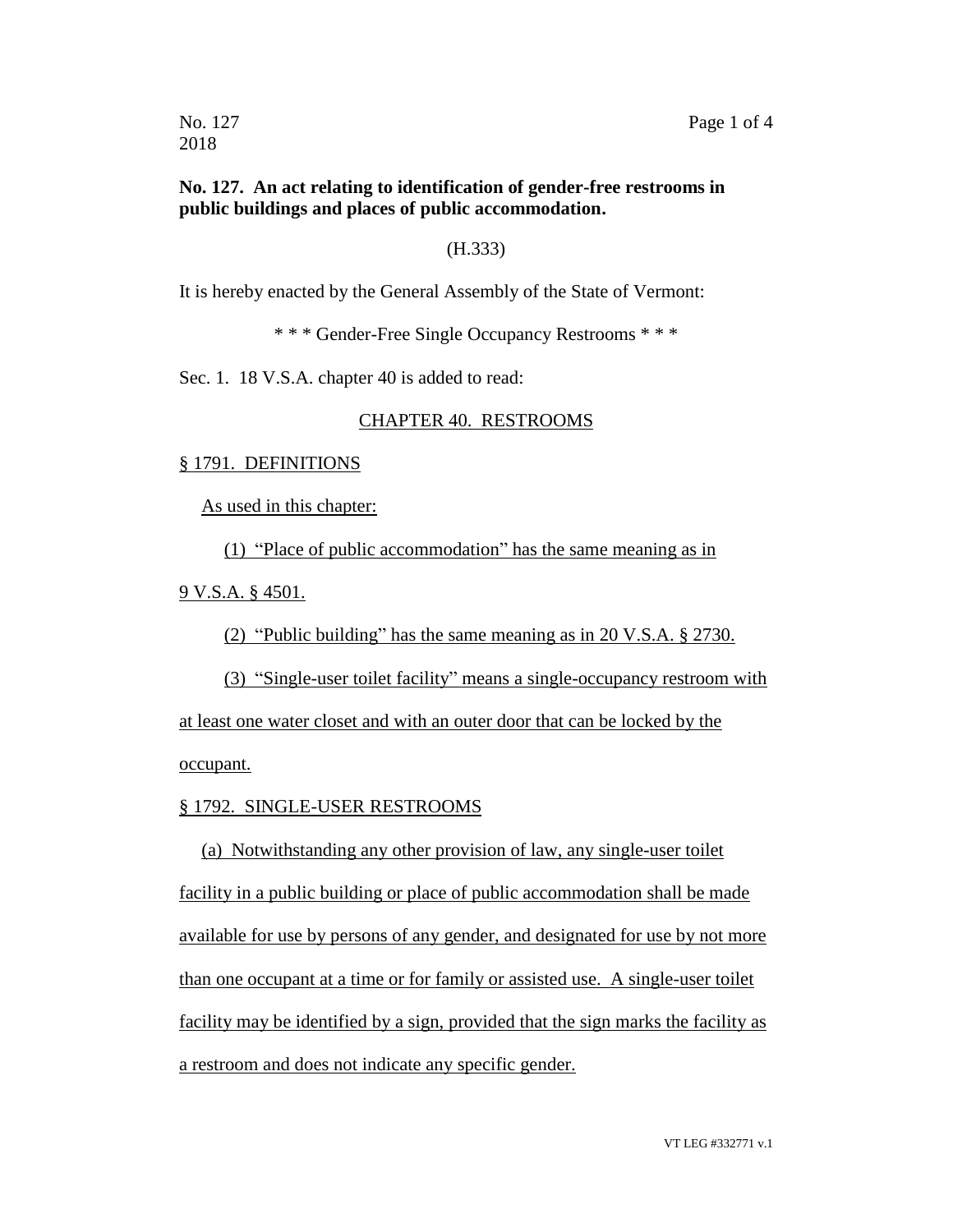(b) The Commissioner of Public Safety may inspect for compliance under subsection (a) of this section during any inspection conducted pursuant to 20 V.S.A. § 2731(b) or 26 V.S.A. § 2173 or 2174.

## § 1793. APPLICATION OF PLUMBING RULES

(a) Notwithstanding the requirements of any plumbing code adopted by the Plumber's Examining Board under 26 V.S.A. § 2173(a), a toilet facility may be designated for use by persons of any gender. No separate male or female facility is required if the total number of required plumbing fixtures is provided by toilet facilities designated for use by persons of any gender.

(b) When the total number of required plumbing fixtures in a plumbing code adopted by the Plumber's Examining Board under 26 V.S.A. § 2173(a) is fixed separately for women and men, the Plumber's Examining Board shall make rules consistent with this chapter to govern how plumbing fixtures in toilet facilities designated for use by persons of any gender shall contribute to the total number of plumbing fixtures required by the plumbing code.

\* \* \* Conforming Changes \* \* \*

Sec. 2. 26 V.S.A. § 2173 is amended to read:

## § 2173. RULES ADOPTED BY THE BOARD

(a) The plumber's examining board Plumber's Examining Board may, pursuant to the provisions of 3 V.S.A. chapter 25 (Administrative Procedure Act), make and revise such plumbing rules as necessary for protection of the public health, except that no rule of the board Board may require the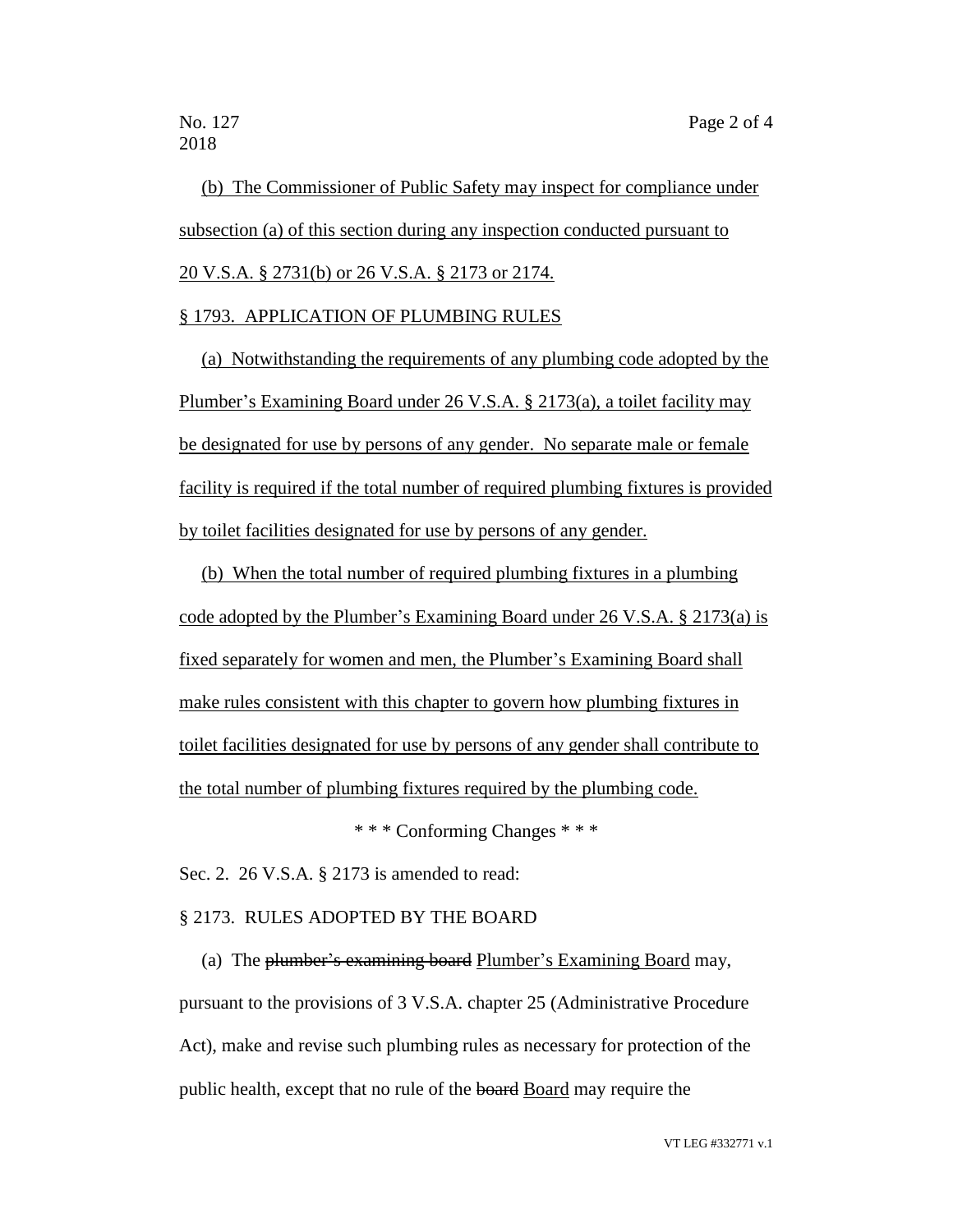installation or maintenance of a water heater at a minimum temperature. To the extent that a rule of the board Board conflicts with this subsection or with 18 V.S.A. chapter 40, that rule shall be invalid and unenforceable. The rules shall be in effect in every city, village, and town having a public water system or public sewerage system and apply to all premises connected to the systems and all public buildings containing plumbing or water treatment and heating specialties whether they are connected to a public water or sewerage system. The local board of health and the commissioner of public safety Commissioner of Public Safety shall each have authority to enforce these rules. The rules shall be limited to minimum performance standards reasonably necessary for the protection of the public against accepted health hazards. The board Board may, if it finds it practicable to do so, adopt the provisions of a nationally recognized plumbing code.

\* \* \*

Sec. 3. 26 V.S.A. § 2174 is amended to read:

# § 2174. MUNICIPAL RULES AND REGULATIONS; MUNICIPAL

## INSPECTIONS

(a) The legislative body may establish inspection procedures and appoint trained, qualified master plumbers to conduct municipal inspections. If the board Board determines that the inspection procedures, training, and qualifications of the municipal plumbing inspectors are sufficient, the commissioner Commissioner may assign the responsibility to inspect plumbing

VT LEG #332771 v.1